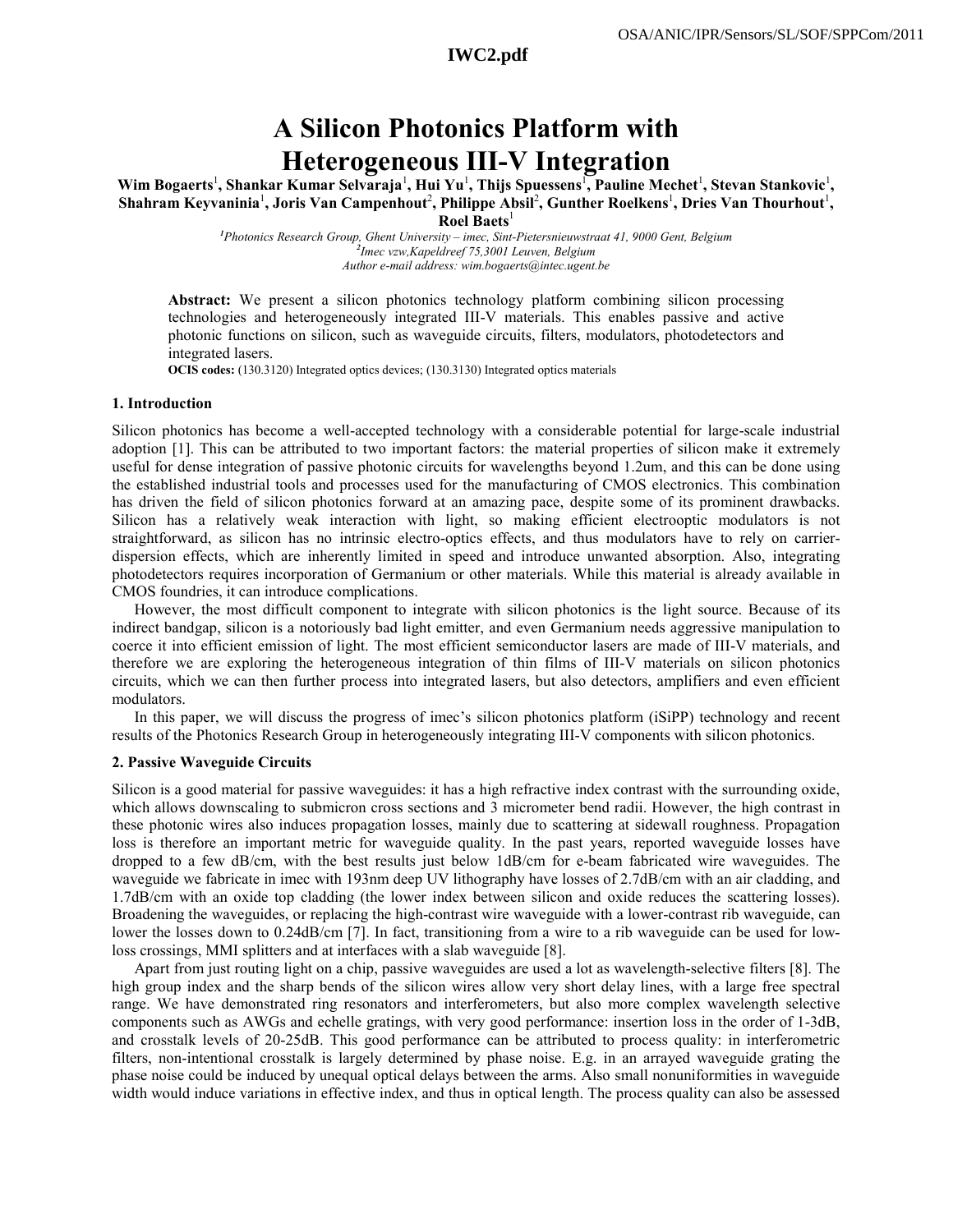## **IWC2.pdf**

by checking the matching of devices: comparing the spectral response of identically designed devices on a chip, or between different chips, wafers and even batches. With good process control, we have shown that it is possible to use CMOS fabrication tools and processes to get wavelength control within 1nm, which amounts to a linewidth control (averaged over the delay line) of 1nm [\[9\].](#page-2-2)



Figure 1: Passive waveguide components with a two-step etch profile.

## **3. Active silicon devices**

Apart from passive silicon circuits, silicon can also be used to electrically manipulate light on a chip. This can be done through temperature or by manipulating the carrier density in the waveguides. For the first approach one can incorporate heaters in or close to the waveguide circuits. For manipulating the carrier density in the waveguide, one can implement a diode or a capacitor. Imec has integrated such carrier dispersion modulators in its platform process and demonstrated modulation efficiencies similar to those reported in literature, with  $V_{\pi}L_{\pi}$  values well below 1.5Vcm.

## **4. Integrating III-V materials**

Because silicon cannot accomplish all optical functions, especially the generation of light, we have developed a technology to integrate III-V materials on a silicon photonic circuit. While epitaxy would be considered to be ideal in a semiconductor environment, III-V epitaxy on silicon is far from straightforward, especially when laser-quality substrates with multiple quantum wells or quantum dot layers are required. Hybrid integration, whereby prefabricated components are integrated with the waveguides using accurate pick-and-place equipment does allow for prescreening of the lasers, but is not compatible with wafer scale integration, Therefore, our approach relies on bonding, and more specifically, adhesive bonding. III-V dies are glued to the silicon substrate with a thin layer of BCB. Subsequently, the dies are thinned down by grinding polishing and wet etching to a thin film of III-V material, which can then be processed with planar technologies, just as the silicon circuit [\[6\].](#page-2-3) Depending on the application, the BCB thickness varies from 300nm down to 30nm, and the III-V layer stack can be as thick as several micrometer, and as thin as 100nm. The III-V material is then processed into lasers [\[1\]\[4\],](#page-2-4) amplifiers, photodetectors  $[3]$ , etc.

## **5. On-chip laser sources**

For compact laser sources, we decided to focus on microdisk type devices. There, the laser mode is a whisperinggallery mode on the outer rim of a InP microdisk (6-10um in diameter), evanescently coupled to the silicon waveguide buried underneath. Initial devices were optically pumped [26], [27] or not yet coupled to silicon waveguides [28]. In 2007, we demonstrated for the first time an electrically injected microlaser [29]. These first devices suffered from significant thermal rollover due to self-heating (the adhesive bonding and subsequent metallizations wrapped the microdisk laser in thermally insulating BCB). Subsequent iterations improved the III-V layer stack as well as the thermal management through the incorporation of heat sinks and heat spreaders in the electrical contacts. This resulted in microdisk lasers with a waveguide-coupled output power up to 120uW, for a driving current of 4mA.

Its compactness makes the microdisk laser exceptionally suited for integration of many devices on chip. Also, by varying the radius, lasers at different wavelengths can be designed, even on the same bus waveguide, effectively